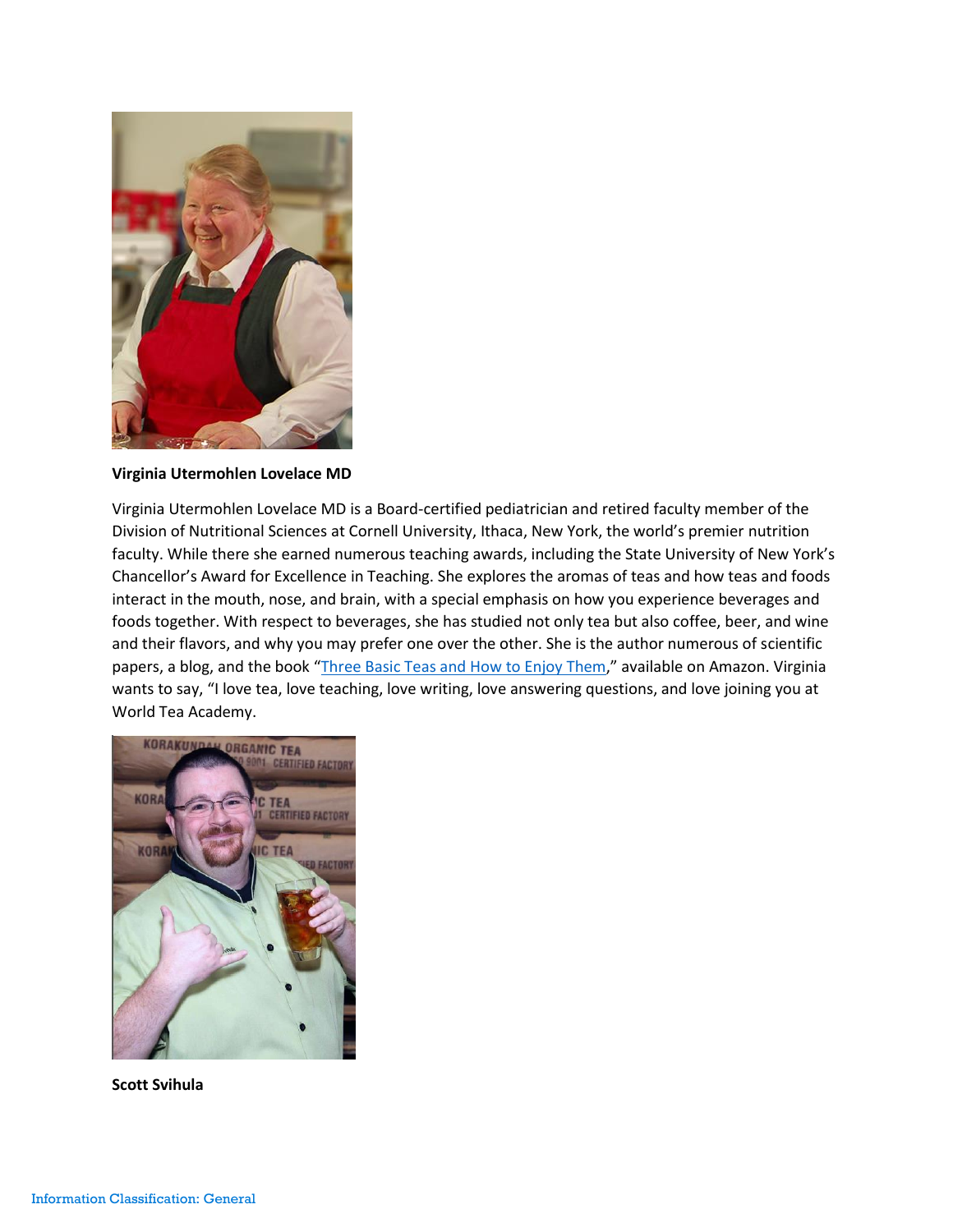Scott Svihula has carved out a niche as an expert in the specialty coffee and tea industry. His discerning palate has garnered him many industry awards and achievements. His multi-faceted skill set encompasses strategic planning, product development, operations, marketing, quality assurance, regulatory compliance, sales, and field-to-cup production management.

As a Tea and Coffee Specialist, Scott offers a deep understanding of the selection and maintenance of specialized brewing equipment, and the design, promotion, and marketing of new and fresh-to-market product offerings. He brings exceptional business acumen focused on enhancing sales and revenue growth within regional and nationally leading brands supported by impactful advertising, continuous research, and a talent for identifying and capitalizing on emerging market trends.

Scott's 20+ year career has taken him on an exciting journey where he has not only contributed to the growth of revenue, but also pioneered advancement in the industry. He launched his career with FETCO®, a Chicago-based manufacturer and distributor of high quality food service technology and equipment, where he earned successive promotions from District Sales Manager to Director of Marketing. In the latter position, he took the reins for all aspects of product marketing and business development for the US and Canadian markets, and led the development and execution of strategic business plans, advertising campaigns, and marketing initiatives.

His successes in the company's coffee market earned him an invitation to commandeer the company's foray into the specialty and commodity tea markets, where his impact on growth and customer loyalty throughout this ten-year period earned him a reputation as a product expert with formidable entrepreneurial talents.

During this time, Scott found his calling and immersed himself in championing the continuous advancement and evolution of the specialty tea and coffee industry worldwide. Scott has maintained a prominent profile with such industry and trade associations as the Specialty Tea Institute, the World Tea Expo, World Tea Academy, and the Specialty Coffee Association of America. As a member of numerous advisory boards, educational committees, and certification programs, he has contributed immeasurably to the enhancement of tea and coffee knowledge in the United States and abroad, earning numerous invitations for speaking engagements and the honor of Master Brewer for the SCAA's annual conference and exhibition.

Scott then served as Teasmith for Arizona's China Mist® Tea Company, where he has designed internationally award-winning beverages while driving unprecedented sales in iced, hot, and ready-todrink bottled teas to chefs, restaurateurs, and distributors to the food service industry. His role involved direct control of product development, procurement, regulation compliance and quality management. During his 8 year career at China Mist Tea Company, he delivered substantial improvements across quality, inventory control, product development, operations, regulatory compliance, and food safety. At the same time, he has rolled out innovative corporate trainings on all aspects of the business from fieldto-cup production to water chemistry to food safety and OSHA. Additionally, he partnered with the Taste Science Laboratory at Cornell University to conduct ground breaking research into tea's olfactory and sensory responses.